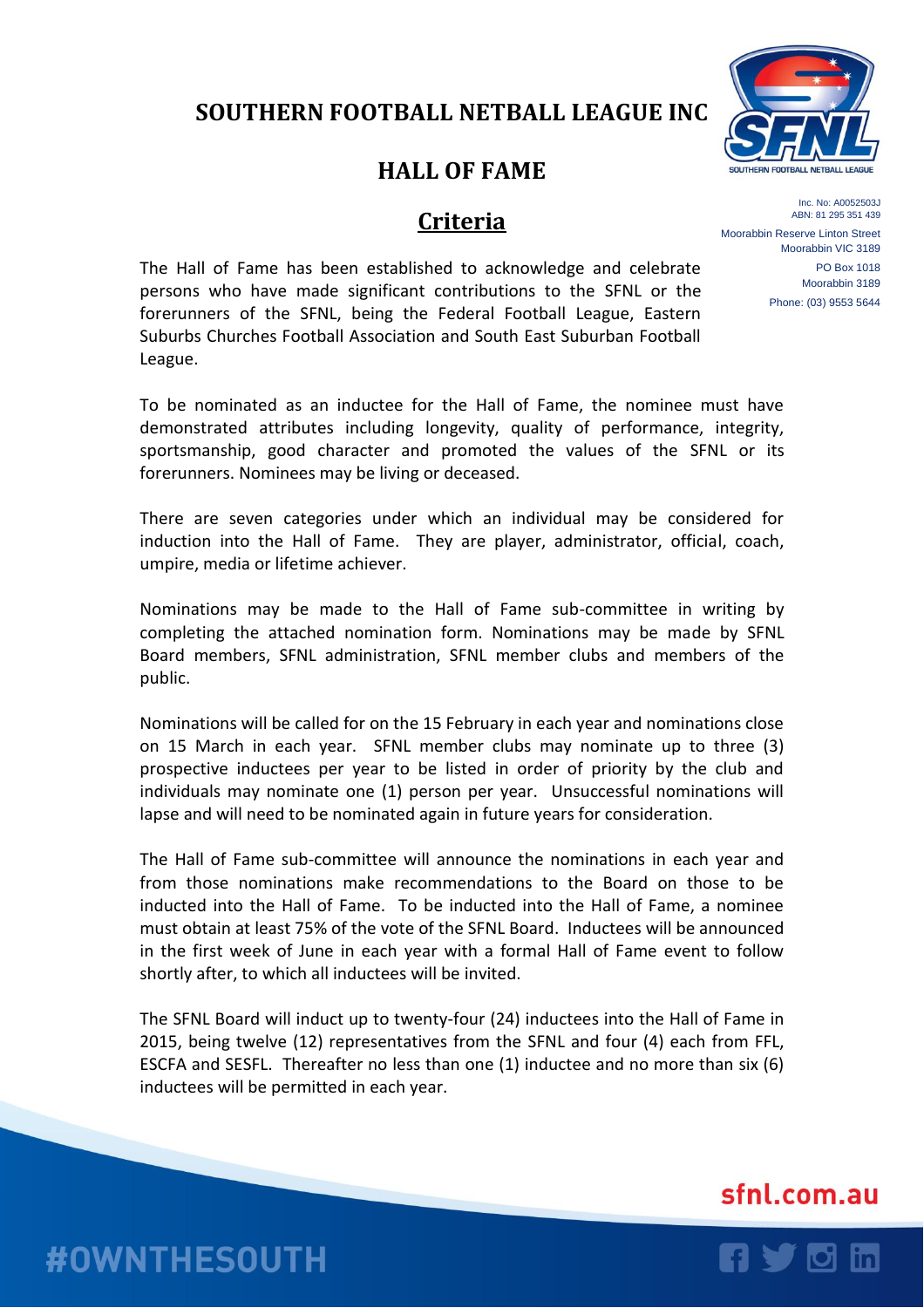The Hall of Fame sub-committee will consider in particular:

- The nominee's longevity, quality of performance, integrity, sportsmanship, character and how they promoted the values of the SFNL or its forerunners, the FFL, ESCFA and/or SESFL.
- The level of service and overall contribution to the game in the SFNL or its forerunners, the FFL, ESCFA and/or SESFL.
- The number of playing years or years of contribution, but this shall not be the sole determining factor in determining eligibility.
- Players are only eligible if they have retired from playing for a minimum period of three years.
- Non-playing nominees are eligible for nomination at any time.